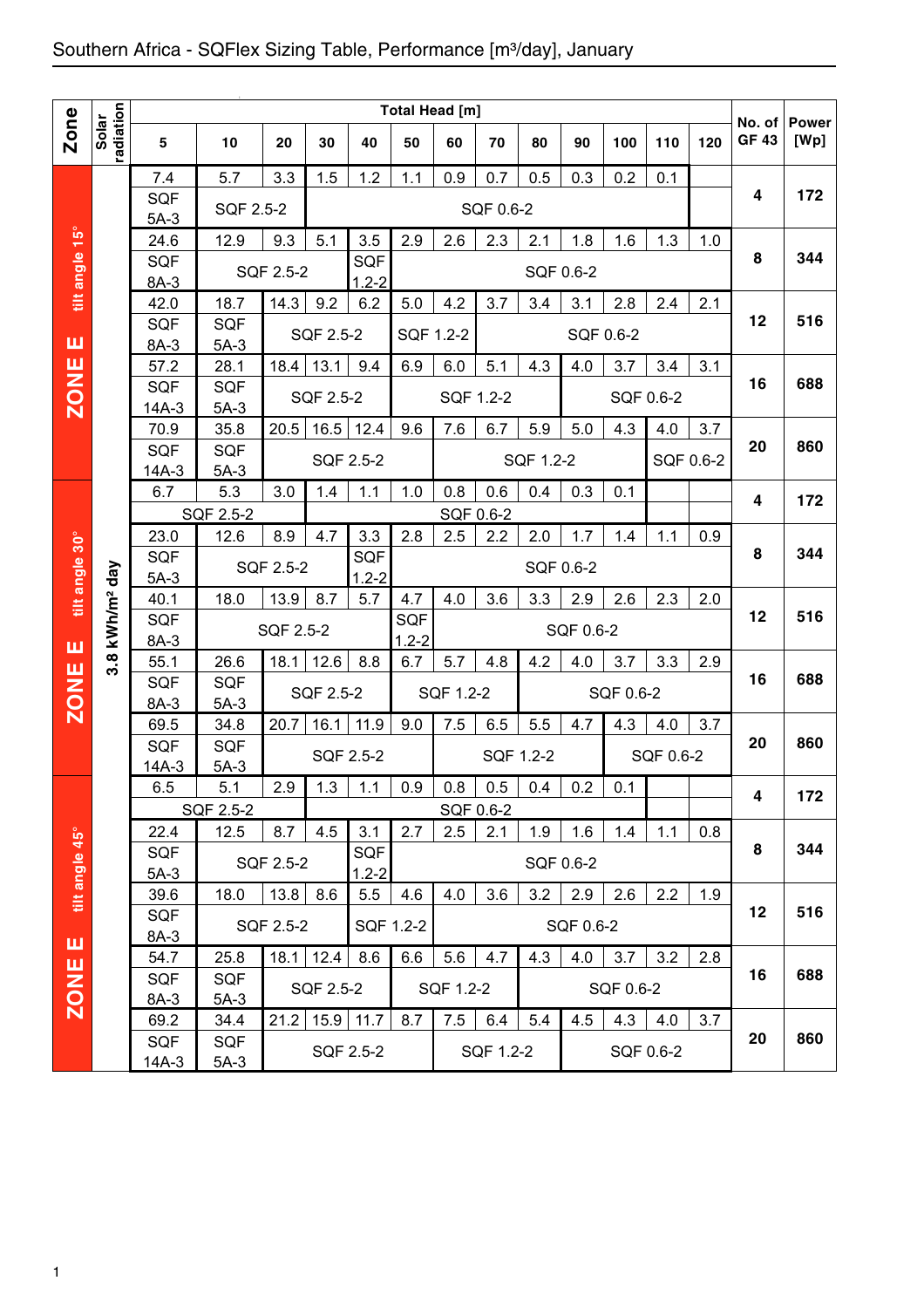|                |                            |                       |                      |           |             |                   | Total Head [m] |           |                  |                   |                  |           |           |                   |                        |                      |
|----------------|----------------------------|-----------------------|----------------------|-----------|-------------|-------------------|----------------|-----------|------------------|-------------------|------------------|-----------|-----------|-------------------|------------------------|----------------------|
| Zone           | radiation<br>Solar         | 5                     | 10                   | 20        | 30          | 40                | 50             | 60        | 70               | 80                | 90               | 100       | 110       | 120               | No. of<br><b>GF 43</b> | <b>Power</b><br>[Wp] |
|                |                            | 10.4                  | 7.0                  | 4.4       | 1.9         | 1.6               | 1.4            | 1.2       | 1.0              | 0.8               | 0.6              | 0.4       | 0.2       | 0.1               |                        |                      |
|                |                            | <b>SQF</b><br>$5A-3$  | SQF 2.5-2            |           |             |                   |                |           |                  | SQF 0.6-2         |                  |           |           |                   | 4                      | 172                  |
|                |                            | 31.0                  | 14.9                 | 11.0      | 6.5         | 4.3               | 3.5            | 3.1       | 2.8              | 2.5               | 2.3              | 2.0       | 1.6       | 1.4               |                        |                      |
| tilt angle 15° |                            | <b>SQF</b>            |                      | SQF 2.5-2 |             | SQF 1.2-2         |                |           |                  |                   | SQF 0.6-2        |           |           |                   | 8                      | 344                  |
|                |                            | 8A-3                  |                      |           |             |                   |                |           |                  |                   |                  |           |           |                   |                        |                      |
|                |                            | 49.2<br><b>SQF</b>    | 23.6                 | 16.5      | 11.2        | 7.8               | 6.0            | 5.1       | $\overline{4.3}$ | 3.9               | $\overline{3.6}$ | 3.4       | 3.0       | 2.6               | 12                     | 516                  |
| щ              |                            | 8A-3                  | <b>SQF</b><br>$5A-3$ |           | SQF 2.5-2   |                   |                | SQF 1.2-2 |                  |                   |                  | SQF 0.6-2 |           |                   |                        |                      |
|                |                            | 66.7                  | 33.4                 | 19.9      | 15.4        | 11.3              | 8.7            | 7.2       | 6.2              | 5.4               | 4.5              | 4.1       | 3.8       | 3.5               |                        |                      |
| <b>ZONE</b>    |                            | SQF                   | <b>SQF</b>           |           |             | SQF 2.5-2         |                |           | SQF 1.2-2        |                   |                  |           | SQF 0.6-2 |                   | 16                     | 688                  |
|                |                            | $14A-3$               | $5A-3$<br>41.4       |           | 18.2        |                   |                | 9.2       | 7.6              |                   |                  | 5.4       | 4.6       |                   |                        |                      |
|                |                            | 81.2                  |                      | 21.7      |             | 14.7              | 11.7           |           |                  | 6.9               | 6.1              |           |           | 4.0<br><b>SQF</b> | 20                     | 860                  |
|                |                            | <b>SQF 14A-3</b>      |                      |           |             | SQF 2.5-2         |                |           |                  |                   | SQF 1.2-2        |           |           | $0.6 - 2$         |                        |                      |
|                |                            | 9.4                   | 6.7                  | 4.1       | 1.8         | 1.5               | 1.3            | 1.1       | 0.9              | 0.7               | 0.5              | 0.3       | 0.1       |                   |                        |                      |
|                |                            | SQF                   | SQF 2.5-2            |           |             |                   |                |           | SQF 0.6-2        |                   |                  |           |           |                   | 4                      | 172                  |
|                |                            | $5A-3$<br>29.2        | 14.6                 | 10.7      | 6.1         | 4.1               | 3.3            | 3.0       | 2.7              | 2.4               | 2.1              | 1.9       | 1.5       | 1.2               |                        |                      |
|                |                            | SQF                   |                      |           |             | <b>SQF</b>        |                |           |                  |                   |                  |           |           |                   | 8                      | 344                  |
| tilt angle 30° |                            | 8A-3                  |                      | SQF 2.5-2 |             | $1.2 - 2$         |                |           |                  |                   | SQF 0.6-2        |           |           |                   |                        |                      |
|                |                            | 48.0                  | 22.2                 | 16.1      | 10.7        | 7.3               | 5.7            | 4.9       | 4.1              | 3.8               | 3.5              | 3.2       | 2.8       | 2.5               |                        |                      |
| Щ              |                            | SQF<br>8A-3           | SQF<br>$5A-3$        |           | SQF 2.5-2   |                   | SQF 1.2-2      |           |                  |                   |                  | SQF 0.6-2 |           |                   | 12                     | 516                  |
|                | 4.4 kWh/m <sup>2</sup> day | 64.3                  | 32.0                 | 19.9      | 14.9        | 10.9              | 8.2            | 7.0       | 5.9              | $\overline{5}$ .1 | 4.3              | 4.1       | 3.8       | 3.5               |                        |                      |
| <b>ZONE</b>    |                            | SQF                   | SQF                  |           |             | SQF 2.5-2         |                |           | SQF 1.2-2        |                   |                  |           | SQF 0.6-2 |                   | 16                     | 688                  |
|                |                            | $14A-3$               | $5A-3$               |           |             |                   |                |           |                  |                   |                  |           |           |                   |                        |                      |
|                |                            | 80.1                  | 40.8                 | 21.9      | 18.1        | 14.3              | 11.1           | 8.6       | 7.6              | 6.7               | 5.8              | 5.1       | 4.3       | 4.1               |                        | 860                  |
|                |                            | <b>SQF</b><br>$14A-3$ | SQF<br>$5A-3$        |           |             | SQF 2.5-2         |                |           |                  |                   | SQF 1.2-2        |           |           | SQF 0.6-2         | 20                     |                      |
|                |                            | 9.0                   | 6.5                  | 4.0       | 1.8         | 1.5               | 1.3            | 1.1       | 0.9              | 0.7               | 0.4              | 0.3       | 0.1       |                   |                        |                      |
|                |                            | SQF                   | SQF 2.5-2            |           |             |                   |                |           | SQF 0.6-2        |                   |                  |           |           |                   | 4                      | 172                  |
|                |                            | $5A-3$                |                      |           |             |                   |                |           |                  |                   |                  |           |           |                   |                        |                      |
|                |                            | 28.6<br><b>SQF</b>    | 14.5                 | 10.6      | 6.0         | 4.0<br><b>SQF</b> | 3.3            | 3.0       | 2.6              | 2.4               | 2.1              | 1.8       | 1.5       | 1.2               | 8                      | 344                  |
|                |                            | 8A-3                  |                      | SQF 2.5-2 |             | $1.2 - 2$         |                |           |                  |                   | SQF 0.6-2        |           |           |                   |                        |                      |
| tilt angle 45° |                            | 48.0                  | 21.8                 |           | $16.1$ 10.7 | 7.2               | 5.7            | 4.8       | 4.1              | 3.9               | 3.5              | 3.2       | 2.8       | 2.4               |                        |                      |
|                |                            | <b>SQF</b>            | <b>SQF</b>           |           | SQF 2.5-2   |                   | SQF 1.2-2      |           |                  |                   |                  | SQF 0.6-2 |           |                   | 12                     | 516                  |
| Щ              |                            | 8A-3                  | $5A-3$               |           |             |                   |                |           |                  |                   |                  |           |           |                   |                        |                      |
|                |                            | 64.5<br>SQF           | 31.9<br><b>SQF</b>   | 20.2      | 14.9        | 10.8              | 8.0            | 6.9       | 5.8              | 5.0               | 4.4              | 4.2       | 3.8       | 3.5               | 16                     | 688                  |
| <b>ZONE</b>    |                            | 14A-3                 | $5A-3$               |           |             | SQF 2.5-2         |                |           | SQF 1.2-2        |                   |                  |           | SQF 0.6-2 |                   |                        |                      |
|                |                            | 80.6                  | 40.9                 | 22.5      | 18.2        | 14.2              | 10.9           | 8.5       | 7.6              | 6.7               | 5.7              | 5.0       | 4.4       | 4.1               |                        |                      |
|                |                            | <b>SQF</b>            | <b>SQF</b>           |           |             | SQF 2.5-2         |                |           |                  | SQF 1.2-2         |                  |           |           | SQF 0.6-2         | 20                     | 860                  |
|                |                            | 14A-3                 | $5A-3$               |           |             |                   |                |           |                  |                   |                  |           |           |                   |                        |                      |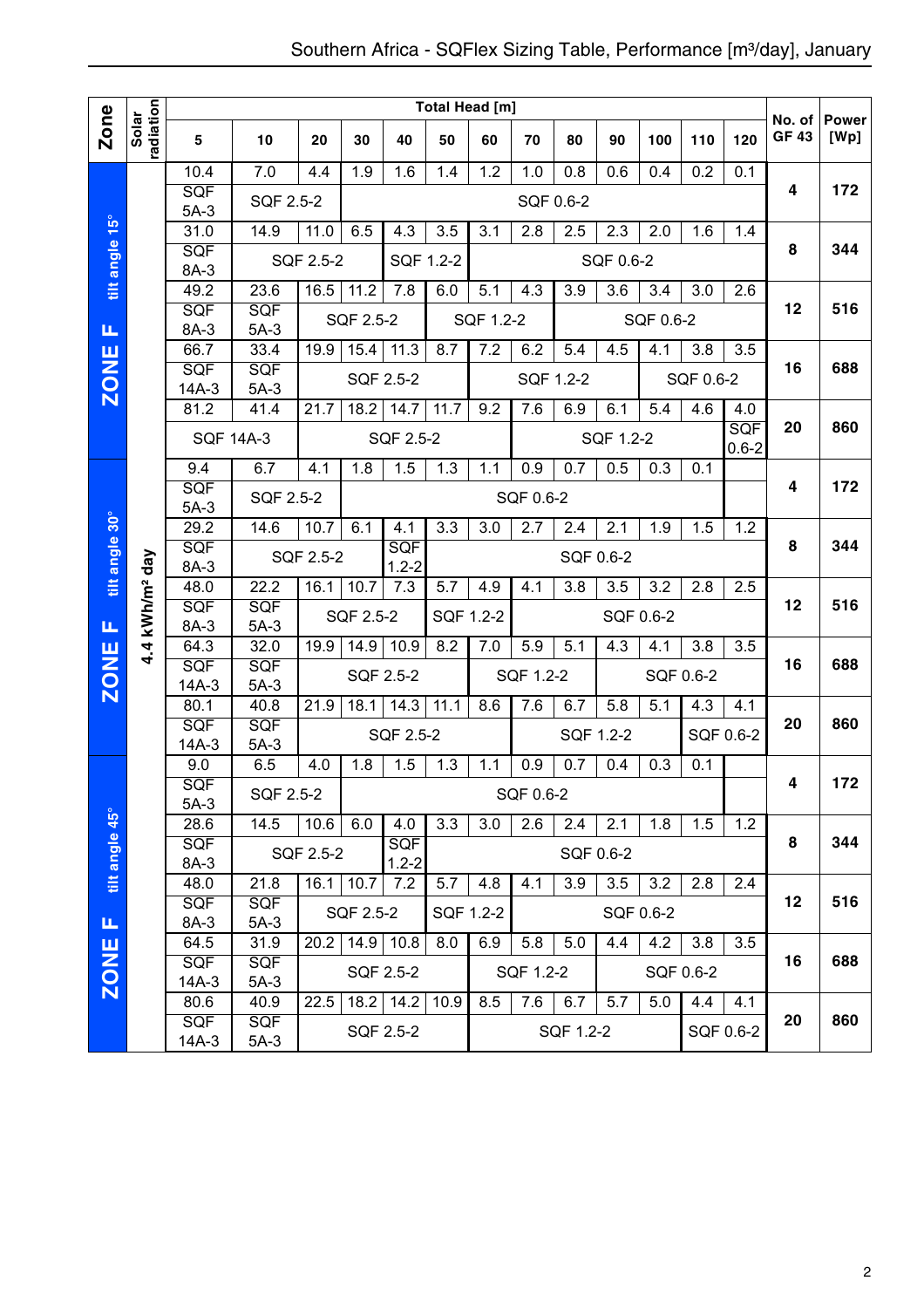|                |                            |                    |                      |               |                  |                | Total Head [m] |                  |           |           |                  |                  |                  |                         |                        |                      |
|----------------|----------------------------|--------------------|----------------------|---------------|------------------|----------------|----------------|------------------|-----------|-----------|------------------|------------------|------------------|-------------------------|------------------------|----------------------|
| Zone           | radiation<br>Solar         | 5                  | 10                   | 20            | 30               | 40             | 50             | 60               | 70        | 80        | 90               | 100              | 110              | 120                     | No. of<br><b>GF 43</b> | <b>Power</b><br>[Wp] |
|                |                            | 12.7               | 8.1                  | 5.3           | 2.2              | 1.9            | 1.7            | 1.5              | 1.2       | 1.0       | 0.8              | 0.6              | 0.4              | 0.2                     |                        |                      |
|                |                            | SQF<br>$5A-3$      | SQF 2.5-2            |               |                  |                |                |                  | SQF 0.6-2 |           |                  |                  |                  |                         | 4                      | 172                  |
|                |                            | 35.8               | 16.4                 | 12.4          | 7.7              | 5.0            | 4.2            | 3.5              | 3.2       | 2.9       | 2.6              | 2.3              | 2.0              | 1.7                     |                        |                      |
| tilt angle 15° |                            | SQF                |                      | SQF 2.5-2     |                  | SQF 1.2-2      |                |                  |           |           | SQF 0.6-2        |                  |                  |                         | 8                      | 344                  |
|                |                            | 8A-3<br>55.8       | 27.3                 | 18.1          | 12.7             | 9.1            | 6.7            | 5.9              | 5.0       | 4.2       | $\overline{3.9}$ | 3.6              | 3.3              | 3.0                     |                        |                      |
|                |                            | SQF                | SQF                  |               |                  |                |                |                  |           |           |                  |                  |                  |                         | 12                     | 516                  |
| G              |                            | $14A-3$            | $5A-3$               |               | <b>SQF 2.5-2</b> |                |                | SQF 1.2-2        |           |           |                  |                  | SQF 0.6-2        |                         |                        |                      |
|                |                            | 73.3               | 37.3                 | 20.7          | 16.9             | 13.0           | 10.2           | 7.8              | 7.0       | 6.2       | 5.3              | 4.6              | 4.0              | 3.8                     |                        |                      |
| <b>ZONE</b>    |                            | SQF<br>$14A-3$     | <b>SQF</b><br>$5A-3$ |               |                  | SQF 2.5-2      |                |                  |           | SQF 1.2-2 |                  |                  |                  | SQF 0.6-2               | 16                     | 688                  |
|                |                            | 88.6               | 49.4                 | 24.6          | 19.1             | 16.1           | 13.3           | 10.7             | 8.1       | 7.5       | 6.8              | 6.2              | $\overline{5.4}$ | 4.6                     |                        |                      |
|                |                            | SQF                | <b>SQF</b>           | <b>SQF</b>    |                  | SQF 2.5-2      |                |                  |           |           | SQF 1.2-2        |                  |                  |                         | 20                     | 860                  |
|                |                            | $14A-3$            | $14A-3$              | $5A-6$        |                  |                |                |                  |           |           |                  |                  |                  |                         |                        |                      |
|                |                            | 11.7<br>SQF        | 7.7                  | 5.0           | 2.1              | 1.8            | 1.6            | 1.4              | 1.1       | 0.9       | 0.7              | 0.5              | 0.3              | 0.1                     | 4                      | 172                  |
|                |                            | $5A-3$             | SQF 2.5-2            |               |                  |                |                |                  | SQF 0.6-2 |           |                  |                  |                  |                         |                        |                      |
| tilt angle 30° |                            | 34.0               | 16.0                 | 12.1          | 7.2              | 4.7            | 3.9            | 3.4              | 3.1       | 2.8       | 2.5              | 2.2              | 1.9              | 1.6                     |                        |                      |
|                |                            | SQF                |                      | SQF 2.5-2     |                  | SQF 1.2-2      |                |                  |           |           | SQF 0.6-2        |                  |                  |                         | 8                      | 344                  |
|                |                            | 8A-3<br>53.7       | 26.0                 | 17.8          | 12.3             | 8.6            | 6.5            | $5.\overline{6}$ | 4.7       | 4.1       | $\overline{3.9}$ | $\overline{3.6}$ | $\overline{3.2}$ | $\overline{2.9}$        |                        |                      |
|                | kWh/m <sup>2</sup> day     | SQF                | <b>SQF</b>           |               | SQF 2.5-2        |                |                | SQF 1.2-2        |           |           |                  | SQF 0.6-2        |                  |                         | 12                     | 516                  |
| U              |                            | 8A-3               | $5A-3$               |               |                  |                |                |                  |           |           |                  |                  |                  |                         |                        |                      |
| <b>ZONE</b>    | $\boldsymbol{\sigma}$<br>₹ | 72.1<br>SQF        | 36.3<br>SQF          | 20.8          | 16.7             | 12.5           | 9.6            | 7.7              | 6.8       | 5.9       | 5.0              | 4.3              | 4.1              | 3.8                     | 16                     | 688                  |
|                |                            | $14A-3$            | $5A-3$               |               |                  | SQF 2.5-2      |                |                  | SQF 1.2-2 |           |                  |                  | SQF 0.6-2        |                         |                        |                      |
|                |                            | 87.7               | 46.6                 | 23.2          | 19.1             | 15.9           | 12.8           | 10.1             | 8.2       | 7.4       | 6.6              | 5.9              | 5.1              | 4.3                     |                        |                      |
|                |                            | <b>SQF 14A-3</b>   |                      | SQF           |                  | SQF 2.5-2      |                |                  |           |           | SQF 1.2-2        |                  |                  |                         | 20                     | 860                  |
|                |                            | 11.6               | 7.7                  | $5A-6$<br>4.9 | 2.1              | 1.8            | 1.6            | 1.4              | 1.1       | 0.9       | 0.7              | 0.5              | 0.3              | 0.1                     |                        |                      |
|                |                            | SQF                |                      |               |                  |                |                |                  |           |           |                  |                  |                  |                         | 4                      | 172                  |
|                |                            | $5A-3$             | SQF 2.5-2            |               |                  |                |                |                  | SQF 0.6-2 |           |                  |                  |                  |                         |                        |                      |
|                |                            | 33.8               | 16.1                 | 12.1          | 7.2              | 4.7            | 3.9            | 3.5              | 3.1       | 2.7       | 2.5              | 2.2              | 1.9              | 1.5                     |                        | 344                  |
| tilt angle 45° |                            | <b>SQF</b><br>8A-3 |                      | SQF 2.5-2     |                  |                | SQF 1.2-2      |                  |           |           | SQF 0.6-2        |                  |                  |                         | 8                      |                      |
|                |                            | 54.1               | 25.8                 |               | $17.8$   12.3    | 8.5            | 6.5            | 5.5              | 4.7       | 4.2       | 3.9              | 3.7              | 3.2              | 2.8                     |                        |                      |
|                |                            | <b>SQF</b>         | <b>SQF</b>           |               | SQF 2.5-2        |                |                | SQF 1.2-2        |           |           |                  | SQF 0.6-2        |                  |                         | 12                     | 516                  |
| $\sigma$       |                            | 8A-3               | $5A-3$               |               |                  |                |                |                  |           |           |                  |                  |                  |                         |                        |                      |
| <b>ZONE</b>    |                            | 72.8<br><b>SQF</b> | 36.6<br><b>SQF</b>   | 21.3          |                  | $16.8$   12.5  | 9.5            | 7.8              | 6.8       | 5.8       | 5.0              | 4.4              | 4.1              | 3.8                     | 16                     | 688                  |
|                |                            | $14A-3$            | $5A-3$               |               |                  | SQF 2.5-2      |                |                  | SQF 1.2-2 |           |                  |                  | SQF 0.6-2        |                         |                        |                      |
|                |                            | 88.6               | 46.2                 | 23.2          |                  | 19.4 16.1 12.8 |                | 10.1             | 8.3       | 7.5       | 6.6              | 5.9              | 5.0              | 4.4                     |                        |                      |
|                |                            |                    | <b>SQF 14A-3</b>     |               |                  | SQF 2.5-2      |                |                  |           |           | SQF 1.2-2        |                  |                  | <b>SQF</b><br>$0.6 - 2$ | 20                     | 860                  |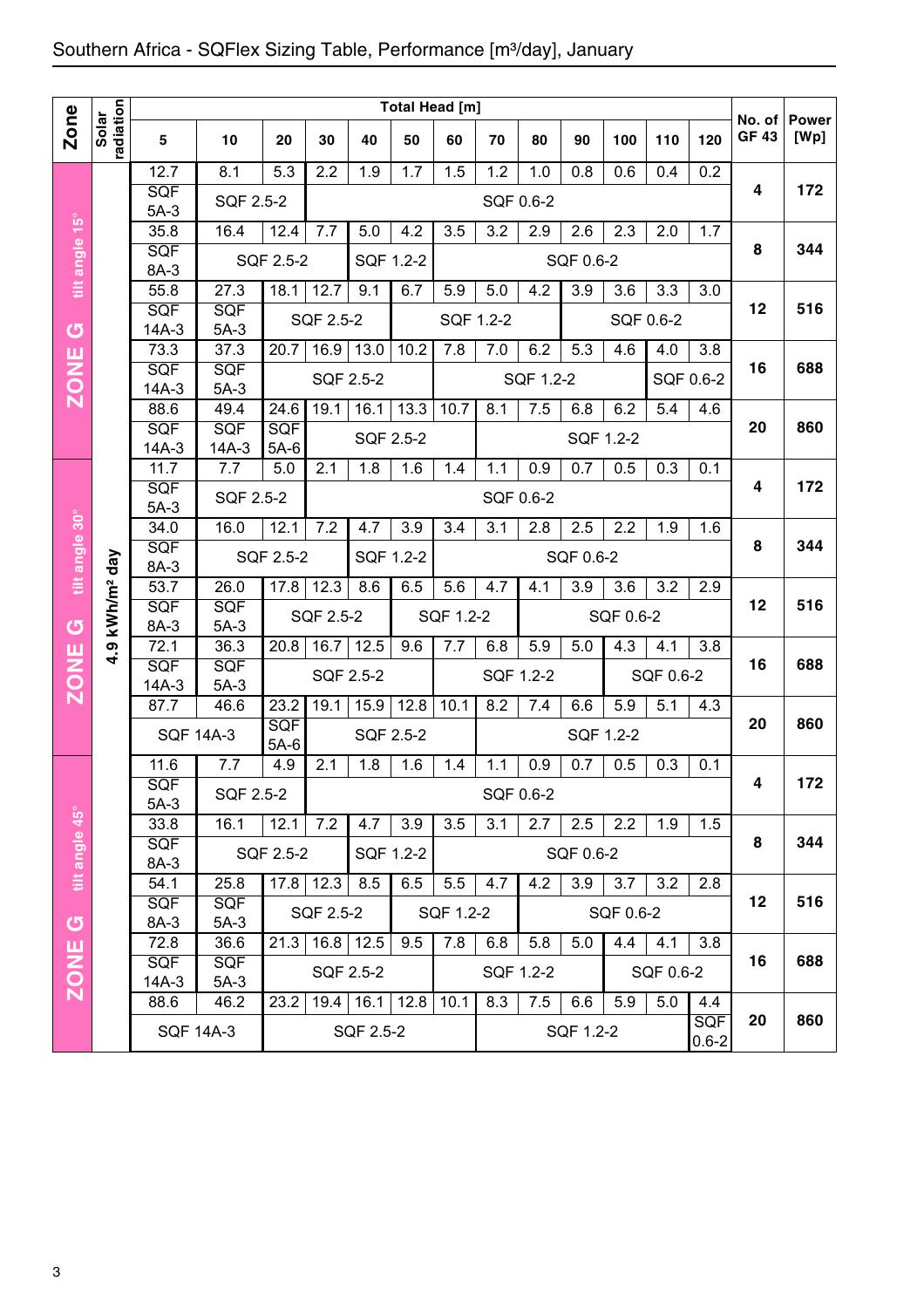|                |                        |                                               |                    |                      |                  |                  | <b>Total Head [m]</b> |                   |           |                  |           |           |           |                  |                        |                      |
|----------------|------------------------|-----------------------------------------------|--------------------|----------------------|------------------|------------------|-----------------------|-------------------|-----------|------------------|-----------|-----------|-----------|------------------|------------------------|----------------------|
| Zone           | radiation<br>Solar     | 5                                             | 10                 | 20                   | 30               | 40               | 50                    | 60                | 70        | 80               | 90        | 100       | 110       | 120              | No. of<br><b>GF 43</b> | <b>Power</b><br>[Wp] |
|                |                        | 15.8                                          | 9.3                | 6.3                  | 2.8              | 2.2              | 2.0                   | 1.8               | 1.5       | $\overline{1.3}$ | 1.1       | 0.9       | 0.6       | 0.4              |                        |                      |
|                |                        | <b>SQF</b><br>$5A-3$                          |                    | SQF 2.5-2            |                  |                  |                       |                   |           | SQF 0.6-2        |           |           |           |                  | 4                      | 172                  |
|                |                        | 41.0                                          | 18.0               | 14.0                 | 9.0              | 5.9              | 4.8                   | 4.0               | 3.6       | 3.3              | 3.0       | 2.7       | 2.4       | 2.0              |                        |                      |
| tilt angle 15° |                        | SQF                                           | <b>SQF</b>         |                      | SQF 2.5-2        |                  | SQF 1.2-2             |                   |           |                  |           | SQF 0.6-2 |           |                  | 8                      | 344                  |
|                |                        | 8A-3                                          | $5A-3$             |                      |                  |                  |                       |                   |           |                  |           |           |           |                  |                        |                      |
|                |                        | 63.0                                          | 31.3               | 19.3                 | 14.5             | 10.6             | 8.0                   | 6.7               | 5.8       | 5.0              | 4.1       | 3.9       | 3.6       | 3.4              | 12                     | 516                  |
| x,             |                        | SQF<br>$14A-3$                                | SQF<br>$5A-3$      |                      | <b>SQF 2.5-2</b> |                  |                       |                   | SQF 1.2-2 |                  |           |           | SQF 0.6-2 |                  |                        |                      |
| ш              |                        | 81.2                                          | 41.8               | 21.7                 | 18.2             | 14.8             | 11.8                  | 9.3               | 7.6       | 6.9              | 6.2       | 5.4       | 4.6       | 4.0              |                        |                      |
| <b>NOZ</b>     |                        |                                               | <b>SQF 14A-3</b>   |                      |                  | <b>SQF 2.5-2</b> |                       |                   |           |                  | SQF 1.2-2 |           |           | <b>SQF</b>       | 16                     | 688                  |
|                |                        | 96.5                                          | 57.8               | 28.6                 | 20.0             | 17.3             | 14.8                  | 12.4              | 9.5       | 8.0              | 7.3       | 6.8       | 6.2       | $0.6 - 2$<br>5.5 |                        |                      |
|                |                        |                                               |                    | <b>SQF</b>           |                  |                  |                       |                   |           |                  |           |           |           |                  | 20                     | 860                  |
|                |                        |                                               | <b>SQF 14A-3</b>   | $5A-6$               |                  |                  | SQF 2.5-2             |                   |           |                  |           | SQF 1.2-2 |           |                  |                        |                      |
|                |                        | 14.8                                          | 8.9                | 5.9                  | 2.5              | 2.1              | 1.9                   | 1.7               | 1.4       | 1.2              | 1.0       | 0.8       | 0.5       | 0.3              |                        |                      |
|                |                        | <b>SQF</b><br>$5A-3$                          |                    | SQF 2.5-2            |                  |                  |                       |                   |           | SQF 0.6-2        |           |           |           |                  | 4                      | 172                  |
|                |                        | 39.3                                          | 17.7               | 13.6                 | 8.5              | 5.5              | 4.6                   | 3.9               | 3.5       | 3.2              | 2.9       | 2.6       | 2.2       | 1.9              |                        |                      |
|                |                        | SQF                                           |                    | SQF 2.5-2            |                  |                  | <b>SQF</b>            |                   |           |                  | SQF 0.6-2 |           |           |                  | 8                      | 344                  |
| tilt angle 30° |                        | 8A-3                                          |                    |                      |                  |                  | $1.2 - 2$             |                   |           |                  |           |           |           |                  |                        |                      |
|                |                        | 60.9<br>SQF                                   | 30.0<br><b>SQF</b> | 19.2                 | 14.1             | 10.1             | 7.5                   | 6.5               | 5.5       | 4.7              | 4.2       | 4.0       | 3.6       | 3.3              | 12                     | 516                  |
| œ              | kWh/m <sup>2</sup> day | $14A-3$                                       | $5A-3$             |                      | <b>SQF 2.5-2</b> |                  |                       |                   | SQF 1.2-2 |                  |           |           | SQF 0.6-2 |                  |                        |                      |
| ш              | ְחֵ                    | 80.2                                          | 40.9               | 21.7                 | 18.1             | 14.3             | 11.2                  | 8.8               | 7.6       | 6.8              | 5.9       | 5.1       | 4.3       | 4.0              |                        |                      |
| <b>NOZ</b>     | ທົ                     | <b>SQF</b>                                    | <b>SQF</b>         |                      |                  | <b>SQF 2.5-2</b> |                       |                   |           |                  | SQF 1.2-2 |           |           | SQF              | 16                     | 688                  |
|                |                        | $14A-3$                                       | $5A-3$<br>55.3     |                      |                  |                  |                       | $11.\overline{9}$ |           |                  |           |           |           | $0.6 - 2$        |                        |                      |
|                |                        | 95.7                                          |                    | 27.2<br>SQF          | 20.1             | 17.3             | 14.6                  |                   | 9.0       | 8.0              | 7.3       | 6.6       | 6.0       | 5.2              | 20                     | 860                  |
|                |                        |                                               | <b>SQF 14A-3</b>   | $5A-6$               |                  |                  | SQF 2.5-2             |                   |           |                  |           | SQF 1.2-2 |           |                  |                        |                      |
|                |                        | 14.8                                          | 9.0                | 5.9                  | 2.5              | 2.1              | 1.9                   | 1.7               | 1.4       | 1.2              | 0.9       | 0.8       | 0.5       | 0.3              |                        |                      |
|                |                        | SQF                                           |                    | SQF 2.5-2            |                  |                  |                       |                   |           | SQF 0.6-2        |           |           |           |                  | 4                      | 172                  |
|                |                        | $5A-3$<br>39.4                                | 17.8               | 13.7                 | 8.6              | 5.5              | 4.6                   | 3.9               | 3.5       | 3.2              | 2.9       | 2.6       | 2.2       | 1.9              |                        |                      |
| tilt angle 45° |                        | SQF                                           |                    |                      |                  |                  | <b>SQF</b>            |                   |           |                  |           |           |           |                  | 8                      | 344                  |
|                |                        | 8A-3                                          |                    | SQF 2.5-2            |                  |                  | $1.2 - 2$             |                   |           |                  | SQF 0.6-2 |           |           |                  |                        |                      |
|                |                        | 61.1                                          | 30.1               |                      | $19.4$ 14.2      | 10.2             | 7.5                   | 6.5               | 5.5       | 4.7              | 4.2       | 4.0       | 3.7       | 3.3              |                        |                      |
|                |                        | <b>SQF</b><br><b>SQF</b><br>$14A-3$<br>$5A-3$ |                    |                      | SQF 2.5-2        |                  |                       |                   | SQF 1.2-2 |                  |           |           | SQF 0.6-2 |                  | 12                     | 516                  |
| Ŧ<br>ш         |                        | 81.4                                          | 41.4               | 22.2                 |                  | $18.3$ 14.5      | 11.2                  | 8.8               | 7.7       | 6.9              | 5.9       | 5.1       | 4.4       | 4.1              |                        |                      |
|                |                        | <b>SQF</b>                                    | <b>SQF</b>         |                      |                  | SQF 2.5-2        |                       |                   |           |                  | SQF 1.2-2 |           |           | SQF 0.6-2        | 16                     | 688                  |
| ZON            |                        | 14A-3                                         | $5A-3$             |                      |                  |                  |                       |                   |           |                  |           |           |           |                  |                        |                      |
|                |                        | 97.0                                          | 55.4               | 27.3                 | 20.4             |                  | $17.5$ 14.8           | 11.9              | 9.0       | 8.2              | 7.4       | 6.7       | 6.0       | 5.3              | 20                     | 860                  |
|                |                        |                                               | <b>SQF 14A-3</b>   | <b>SQF</b><br>$5A-6$ |                  |                  | SQF 2.5-2             |                   |           |                  |           | SQF 1.2-2 |           |                  |                        |                      |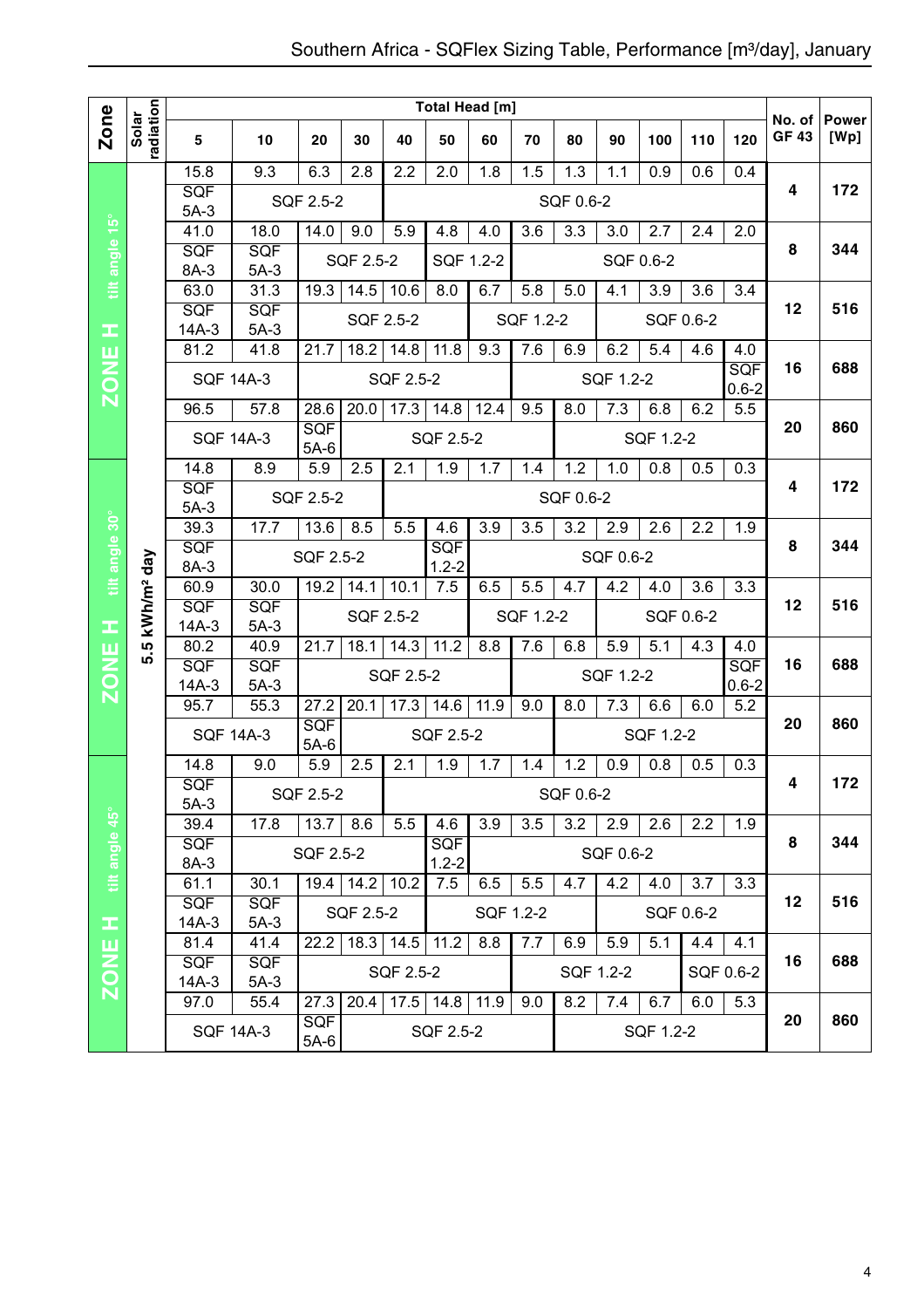|                |                        |                                               |                              |                      |           |                   | Total Head [m] |           |                  |                  |     |                  |                  |                  |                       |                      |
|----------------|------------------------|-----------------------------------------------|------------------------------|----------------------|-----------|-------------------|----------------|-----------|------------------|------------------|-----|------------------|------------------|------------------|-----------------------|----------------------|
| <b>Zone</b>    | radiation<br>Solar     | 5                                             | 10                           | 20                   | 30        | 40                | 50             | 60        | 70               | 80               | 90  | 100              | 110              | 120              | No. of<br><b>GF43</b> | <b>Power</b><br>[Wp] |
|                |                        | 18.5<br><b>SQF</b><br>$5A-3$                  | 10.4                         | 7.1<br>SQF 2.5-2     | 3.4       | 2.5               | 2.3            | 2.0       | 1.8              | 1.5<br>SQF 0.6-2 | 1.3 | 1.1              | 0.8              | 0.5              | 4                     | 172                  |
| tilt angle 15° |                        | 45.6<br>SQF                                   | 21.2<br>SQF                  | 15.4                 | 10.2      | 7.0               | 5.5            | 4.7       | 3.9              | 3.6              | 3.4 | $\overline{3}.1$ | 2.7              | 2.4              | 8                     | 344                  |
|                |                        | 8A-3                                          | $5A-3$                       |                      | SQF 2.5-2 |                   | SQF 1.2-2      |           |                  |                  |     | SQF 0.6-2        |                  |                  |                       |                      |
|                |                        | 69.3<br><b>SQF</b><br>$14A-3$                 | 34.9<br><b>SQF</b><br>$5A-3$ | 20.1                 | 16.0      | 11.9<br>SQF 2.5-2 | 9.3            | 7.4       | 6.6<br>SQF 1.2-2 | 5.7              | 4.8 | 4.2              | 3.9<br>SQF 0.6-2 | 3.6              | 12                    | 516                  |
| $\equiv$       |                        | 88.0                                          | 49.1                         | 24.4                 | 19.0      | 16.0              | 13.2           | 10.7      | 8.1              | 7.4              | 6.8 | 6.2              | 5.4              | 4.6              |                       |                      |
| <b>ZONE</b>    |                        | <b>SQF 14A-3</b>                              |                              | SQF<br>$5A-6$        |           | SQF 2.5-2         |                |           |                  |                  |     | SQF 1.2-2        |                  |                  | 16                    | 688                  |
|                |                        | 104                                           | 65.1                         | 32.1                 | 20.7      | 18.1              | 16.0           | 13.8      | 11.0             | 8.6              | 7.7 | 7.2              | 6.7              | 6.1              |                       |                      |
|                |                        | <b>SQF 14A-3</b>                              |                              | SQF<br>$5A-6$        |           |                   | SQF 2.5-2      |           |                  |                  |     |                  | SQF 1.2-2        |                  | 20                    | 860                  |
|                |                        | 17.6                                          | 10.1                         | 6.8                  | 3.2       | 2.4               | 2.2            | 2.0       | 1.7              | 1.4              | 1.2 | 1.0              | 0.7              | 0.5              | 4                     | 172                  |
|                |                        | <b>SQF</b><br>$5A-3$                          |                              | SQF 2.5-2            |           |                   |                |           |                  | SQF 0.6-2        |     |                  |                  |                  |                       |                      |
| tilt angle 30° |                        | 44.1                                          | 20.1<br>SQF                  | 15.0                 | 9.8       | 6.6               | 5.3            | 4.5       | 3.9              | 3.6              | 3.2 | 3.0              | 2.6              | 2.3              | 8                     | 344                  |
|                |                        | <b>SQF</b><br>8A-3                            | $5A-3$                       |                      | SQF 2.5-2 |                   | SQF 1.2-2      |           |                  |                  |     | SQF 0.6-2        |                  |                  |                       |                      |
|                |                        | 67.4                                          | 33.7                         | 20.2                 | 15.7      | 11.5              | 8.8            | 7.3       | 6.3              | 5.4              | 4.5 | 4.2              | $\overline{3.9}$ | $\overline{3.6}$ |                       |                      |
|                | kWh/m <sup>2</sup> day | SQF<br>$14A-3$                                | <b>SQF</b><br>$5A-3$         |                      |           | SQF 2.5-2         |                |           | SQF 1.2-2        |                  |     |                  | SQF 0.6-2        |                  | 12                    | 516                  |
|                | <del>د</del><br>نه     | 87.2                                          | 46.7                         | 23.3<br><b>SQF</b>   | 19.0      | 15.9              | 12.7           | 10.2      | 8.1              | 7.4              | 6.6 | 5.9              | 5.1              | 4.3              | 16                    | 688                  |
| <b>ZONE</b>    |                        | <b>SQF 14A-3</b>                              |                              | $5A-6$               |           | SQF 2.5-2         |                |           |                  |                  |     | SQF 1.2-2        |                  |                  |                       |                      |
|                |                        | 103                                           | 62.8                         | 30.9                 | 20.8      | 18.1              | 15.9           | 13.4      | 10.5             | 8.5              | 7.7 | 7.1              | 6.6              | 6.0              | 20                    | 860                  |
|                |                        | <b>SQF 14A-3</b>                              |                              | <b>SQF</b><br>$5A-6$ |           |                   | SQF 2.5-2      |           |                  |                  |     | SQF 1.2-2        |                  |                  |                       |                      |
|                |                        | 17.7<br>SQF                                   | 10.2                         | 6.8<br>SQF 2.5-2     | 3.2       | 2.4               | 2.2            | 2.0       | 1.7              | 1.4<br>SQF 0.6-2 | 1.2 | 1.0              | 0.7              | 0.5              | 4                     | 172                  |
|                |                        | $5A-3$<br>44.9                                | 20.3                         | 15.2                 | 9.9       | 6.7               | 5.3            | 4.5       | 3.9              | 3.6              | 3.3 | 3.0              | 2.6              | 2.3              |                       |                      |
| tilt angle 45° |                        | <b>SQF</b><br>8A-3                            | <b>SQF</b><br>$5A-3$         |                      | SQF 2.5-2 |                   |                | SQF 1.2-2 |                  |                  |     | SQF 0.6-2        |                  |                  | 8                     | 344                  |
|                |                        | 68.5                                          | 34.3                         | 20.5                 | 15.9      | 11.7              | 8.9            | 7.4       | 6.3              | 5.5              | 4.6 | 4.3              | 4.0              | 3.6              |                       |                      |
| $\equiv$       |                        | <b>SQF</b><br><b>SQF</b><br>$14A-3$<br>$5A-3$ |                              |                      |           | SQF 2.5-2         |                |           | SQF 1.2-2        |                  |     |                  | SQF 0.6-2        |                  | 12                    | 516                  |
|                |                        | 88.7                                          | 47.2                         | 23.5                 | 19.3      | 16.1              | 12.9           | 10.3      | 8.3              | 7.5              | 6.7 | 6.0              | 5.2              | 4.4              |                       |                      |
| <b>ZONE</b>    |                        |                                               | <b>SQF 14A-3</b>             | <b>SQF</b><br>$5A-6$ |           | SQF 2.5-2         |                |           |                  |                  |     | SQF 1.2-2        |                  |                  | 16                    | 688                  |
|                |                        | 104                                           | 63.4                         | 31.3                 | 21.1      |                   | $18.4$   16.1  | 13.6      | 10.6             | 8.6              | 7.9 | 7.3              | 6.7              | 6.1              |                       |                      |
|                |                        |                                               | <b>SQF 14A-3</b>             | <b>SQF</b><br>$5A-6$ |           |                   | SQF 2.5-2      |           |                  |                  |     | SQF 1.2-2        |                  |                  | 20                    | 860                  |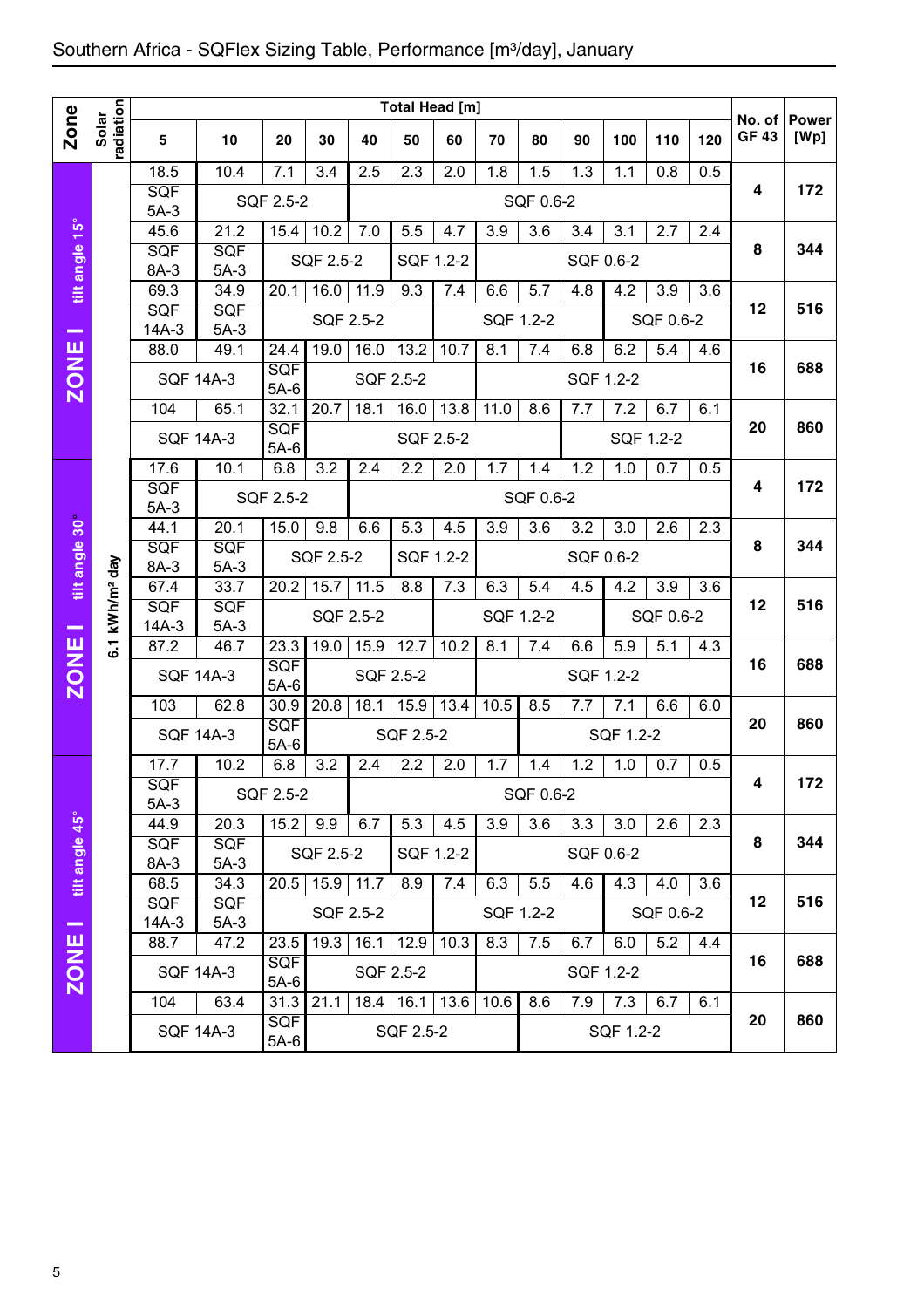|                          |                            |                      |                      |                      |           |                         | Total Head [m]   |           |      |                                                              |            |            |                                            |                         |                        |                      |
|--------------------------|----------------------------|----------------------|----------------------|----------------------|-----------|-------------------------|------------------|-----------|------|--------------------------------------------------------------|------------|------------|--------------------------------------------|-------------------------|------------------------|----------------------|
| Zone                     | radiation<br>Solar         | 5                    | 10                   | 20                   | 30        | 40                      | 50               | 60        | 70   | 80                                                           | 90         | 100        | 110                                        | 120                     | No. of<br><b>GF 43</b> | <b>Power</b><br>[Wp] |
|                          |                            | 20.9                 | 11.4                 | 8.0                  | 4.1       | 2.9                     | 2.5              | 2.3       | 2.0  | 1.7                                                          | 1.5        | 1.3        | 1.0                                        | 0.7                     |                        |                      |
|                          |                            | <b>SQF</b><br>$5A-3$ |                      | SQF 2.5-2            |           | SQF<br>$1.2 - 2$        |                  |           |      | SQF 0.6-2                                                    |            |            |                                            |                         | 4                      | 172                  |
| tilt angle 15°           |                            | 49.6                 | 24.1                 | 16.6                 | 11.3      | 8.0                     | 6.1              | 5.2       | 4.4  | 3.9                                                          | 3.6        | 3.4        | 3.0                                        | 2.7                     |                        |                      |
|                          |                            | SQF                  | <b>SQF</b>           |                      | SQF 2.5-2 |                         |                  | SQF 1.2-2 |      |                                                              |            | SQF 0.6-2  |                                            |                         | 8                      | 344                  |
|                          |                            | $14A-3$<br>74.6      | $5A-3$               | 20.8                 |           |                         |                  |           |      |                                                              |            |            |                                            |                         |                        |                      |
|                          |                            | SQF                  | 38.0<br>SQF          |                      | 17.1      | 13.2                    | 10.4             | 8.0       | 7.1  | 6.3                                                          | 5.4        | 4.7        | 4.1                                        | $\overline{3.8}$        | 12                     | 516                  |
| $\overline{\phantom{0}}$ |                            | $14A-3$              | $5A-3$               |                      |           | SQF 2.5-2               |                  |           |      | SQF 1.2-2                                                    |            |            |                                            | SQF 0.6-2               |                        |                      |
|                          |                            | 94.0                 | 55.5                 | 27.5                 | 19.7      | 17.0                    | 14.4             | 11.9      | 9.1  | 7.8                                                          | 7.2        | 6.6        | 6.0                                        | 5.3                     |                        |                      |
| <b>ZONE</b>              |                            |                      | <b>SQF 14A-3</b>     | <b>SQF</b><br>$5A-6$ |           |                         | SQF 2.5-2        |           |      |                                                              |            | SQF 1.2-2  |                                            |                         | 16                     | 688                  |
|                          |                            | 110                  | 71.4                 | 35.4                 | 21.1      | 18.8                    | 16.7             | 14.7      | 12.4 | 9.9                                                          | 8.1        | 7.5        | 7.1                                        | 6.6                     |                        |                      |
|                          |                            |                      | <b>SQF 14A-3</b>     | <b>SQF</b><br>$5A-6$ |           |                         | SQF 2.5-2        |           |      |                                                              |            |            | SQF 1.2-2                                  |                         | 20                     | 860                  |
|                          |                            | 20.1                 | 11.1                 | 7.7                  | 3.9       | 2.7                     | 2.4              | 2.2       | 1.9  | 1.7                                                          | 1.4        | 1.2        | 0.9                                        | 0.7                     |                        |                      |
|                          |                            | SQF<br>$5A-3$        |                      | SQF 2.5-2            |           | <b>SQF</b><br>$1.2 - 2$ | <b>SQF</b>       | SQF       | SQF  | SQF<br>$0.6 - 2 \mid 0.6 - 2 \mid 0.6 - 2 \mid 0.6 - 2 \mid$ | <b>SQF</b> | <b>SQF</b> | SQF<br>$0.6 - 2 \mid 0.6 - 2 \mid 0.6 - 2$ | <b>SQF</b><br>$0.6 - 2$ | 4                      | 172                  |
|                          |                            | 48.7                 | 23.1                 | 16.3                 | 11.0      | 7.6                     | 5.8              | 5.0       | 4.2  | 3.9                                                          | 3.6        | 3.3        | 2.9                                        | 2.5                     |                        |                      |
|                          |                            | SQF                  | <b>SQF</b>           |                      | SQF 2.5-2 |                         |                  | SQF 1.2-2 |      |                                                              |            | SQF 0.6-2  |                                            |                         | 8                      | 344                  |
| tilt angle 30°           |                            | 8A-3                 | $5A-3$               |                      |           |                         |                  |           |      |                                                              |            |            |                                            |                         |                        |                      |
|                          | 6.7 kWh/m <sup>2</sup> day | 73.4<br>SQF          | 37.2<br><b>SQF</b>   | 20.9                 | 17.0      | 12.9                    | 10.0             | 7.8       | 7.0  | 6.1                                                          | 5.2        | 4.5        | 4.1                                        | 3.8                     | 12                     | 516                  |
| $\overline{\phantom{0}}$ |                            | $14A-3$              | $5A-3$               |                      |           | SQF 2.5-2               |                  |           |      | SQF 1.2-2                                                    |            |            |                                            | SQF 0.6-2               |                        |                      |
|                          |                            | 93.3                 | 53.4                 | 26.4                 | 19.8      | 16.9                    | 14.2             | 11.5      | 8.6  | 7.8                                                          | 7.1        | 6.5        | 5.8                                        | 5.0                     |                        |                      |
| <b>ZONE</b>              |                            |                      | <b>SQF 14A-3</b>     | <b>SQF</b><br>$5A-6$ |           |                         | <b>SQF 2.5-2</b> |           |      |                                                              |            | SQF 1.2-2  |                                            |                         | 16                     | 688                  |
|                          |                            | 109                  | 69.4                 | 34.4                 | 21.3      | 18.9                    | 16.8             | 14.4      | 11.9 | 9.4                                                          | 8.1        | 7.5        | 7.0                                        | 6.5                     |                        |                      |
|                          |                            |                      | <b>SQF 14A-3</b>     | <b>SQF</b><br>$5A-6$ |           |                         | SQF 2.5-2        |           |      |                                                              |            |            | SQF 1.2-2                                  |                         | 20                     | 860                  |
|                          |                            | 20.4                 | 11.4                 | 7.8                  | 3.9       | 2.8                     | 2.5              | 2.2       | 1.9  | 1.7                                                          | 1.4        | 1.2        | 0.9                                        | 0.7                     |                        |                      |
|                          |                            | SQF<br>$5A-3$        |                      | SQF 2.5-2            |           | <b>SQF</b><br>$1.2 - 2$ |                  |           |      | SQF 0.6-2                                                    |            |            |                                            |                         | 4                      | 172                  |
| $45^{\circ}$             |                            | 49.8                 | 23.4                 | 16.6                 | 11.2      | 7.7                     | 5.9              | 5.1       | 4.2  | 3.9                                                          | 3.7        | 3.4        | 2.9                                        | 2.6                     |                        |                      |
| tilt angle               |                            | SQF<br>8A-3          | SQF<br>$5A-3$        |                      | SQF 2.5-2 |                         |                  | SQF 1.2-2 |      |                                                              |            | SQF 0.6-2  |                                            |                         | 8                      | 344                  |
|                          |                            | 75.2                 | 38.0                 | 21.2                 |           | $17.3$ 13.1             | 10.2             | 8.0       | 7.1  | 6.2                                                          | 5.3        | 4.6        | 4.2                                        | 3.9                     |                        |                      |
| $\overline{\phantom{m}}$ |                            | <b>SQF</b><br>14A-3  | <b>SQF</b><br>$5A-3$ |                      |           | SQF 2.5-2               |                  |           |      | SQF 1.2-2                                                    |            |            |                                            | SQF 0.6-2               | $12 \,$                | 516                  |
|                          |                            | 95.1                 | 54.3                 | 26.7                 | 20.1      | 17.2                    | 14.5             | 11.6      | 8.7  | 8.0                                                          | 7.2        | 6.6        | 5.9                                        | 5.1                     |                        |                      |
|                          |                            |                      | <b>SQF 14A-3</b>     | <b>SQF</b>           |           |                         | SQF 2.5-2        |           |      |                                                              |            | SQF 1.2-2  |                                            |                         | 16                     | 688                  |
| <b>ZONE</b>              |                            | $\mathsf S$<br>111   | 70.3                 | $5A-6$<br>35.1       | 21.6      | 19.2                    | 17.1             | 14.8      | 12.1 | 9.6                                                          | 8.3        | 7.7        | 7.1                                        | 6.6                     |                        |                      |
|                          |                            |                      | <b>SQF 14A-3</b>     | <b>SQF</b><br>$5A-6$ |           |                         |                  | SQF 2.5-2 |      |                                                              |            |            | SQF 1.2-2                                  |                         | 20                     | 860                  |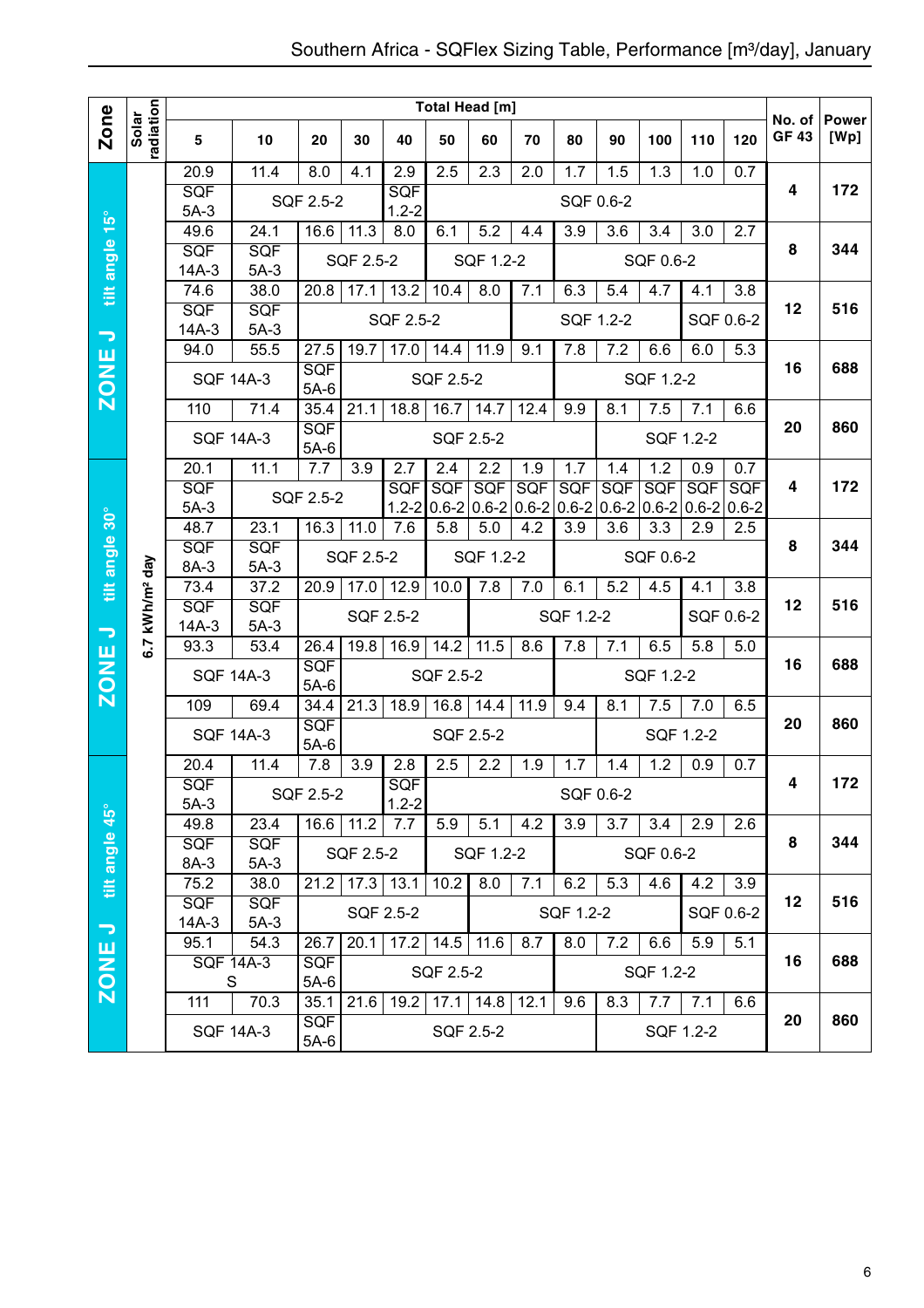|                         |                    |                  |                   |                      |           |                         |                  | Total Head [m]   |                   |           |           |                  |                  |            |                       |                      |
|-------------------------|--------------------|------------------|-------------------|----------------------|-----------|-------------------------|------------------|------------------|-------------------|-----------|-----------|------------------|------------------|------------|-----------------------|----------------------|
| <b>Zone</b>             | radiation<br>Solar | 5                | 10                | 20                   | 30        | 40                      | 50               | 60               | 70                | 80        | 90        | 100              | 110              | 120        | No. of<br><b>GF43</b> | <b>Power</b><br>[Wp] |
|                         |                    | 23.0             | 12.3              | 8.7                  | 4.7       | $\overline{3.3}$        | 2.8              | 2.5              | 2.2               | 2.0       | 1.7       | 1.4              | 1.2              | 0.9        |                       |                      |
|                         |                    | <b>SQF</b>       |                   | SQF 2.5-2            |           | <b>SQF</b>              |                  |                  |                   | SQF 0.6-2 |           |                  |                  |            | 4                     | 172                  |
| $\frac{15^{\circ}}{1}$  |                    | $5A-3$<br>54.5   | 26.6              | 17.8                 | 12.4      | $1.2 - 2$<br>8.8        | 6.6              | $5.\overline{7}$ | 4.8               | 4.1       | 3.8       | 3.6              | 3.3              | 2.9        |                       |                      |
| tilt angle              |                    | SQF              | SQF               |                      |           |                         |                  |                  |                   |           |           |                  |                  |            | 8                     | 344                  |
|                         |                    | $14A-3$          | $5A-3$            |                      | SQF 2.5-2 |                         |                  | SQF 1.2-2        |                   |           |           | SQF 0.6-2        |                  |            |                       |                      |
|                         |                    | 79.5             | 40.4              | 21.5                 | 17.9      | 14.4                    | 11.5             | 9.0              | 7.5               | 6.8       | 6.0       | 5.3              | 4.5              | 4.0        |                       |                      |
|                         |                    | <b>SQF</b>       | SQF               |                      |           | SQF 2.5-2               |                  |                  |                   |           | SQF 1.2-2 |                  |                  | <b>SQF</b> | 12                    | 516                  |
| $\geq$                  |                    | $14A-3$          | $5A-3$            |                      |           |                         |                  |                  |                   |           |           |                  |                  | $0.6 - 2$  |                       |                      |
|                         |                    | 99.2             | 61.0              | 30.1                 | 20.3      | 17.6                    | 15.3             | 13.1             | 10.2              | 8.2       | 7.4       | 7.0              | 6.5              | 5.9        |                       | 688                  |
| <b>ZONE</b>             |                    |                  | <b>SQF 14A-3</b>  | <b>SQF</b><br>$5A-6$ |           |                         | SQF 2.5-2        |                  |                   |           |           | SQF 1.2-2        |                  |            | 16                    |                      |
|                         |                    | 115              | 76.8              | 38.3                 | 23.2      | 19.4                    | 17.4             | 15.3             | $\overline{13.2}$ | 11.1      | 8.4       | 7.8              | 7.3              | 6.9        | 20                    | 860                  |
|                         |                    |                  | <b>SQF 14A-3</b>  | <b>SQF 5A-6</b>      |           |                         |                  | SQF 2.5-2        |                   |           |           | SQF 1.2-2        |                  |            |                       |                      |
|                         |                    | 22.3             | 12.1              | 8.5                  | 4.5       | 3.1                     | 2.7              | 2.4              | 2.1               | 1.9       | 1.6       | 1.4              | 1.1              | 0.8        |                       |                      |
|                         |                    | <b>SQF</b>       |                   | SQF 2.5-2            |           | <b>SQF</b>              |                  |                  |                   | SQF 0.6-2 |           |                  |                  |            | 4                     | 172                  |
| $30^\circ$              |                    | $5A-3$<br>52.8   | 25.7              | 17.5                 | 12.1      | $1.2 - 2$<br>8.5        | $6.\overline{4}$ | 5.5              | 4.7               | 4.1       | 3.8       | $\overline{3.5}$ | 3.2              | 2.8        |                       |                      |
| tilt angle              |                    | SQF              | <b>SQF</b>        |                      |           |                         |                  |                  |                   |           |           |                  |                  |            | 8                     | 344                  |
|                         | day                | $14A-3$          | $5A-3$            |                      | SQF 2.5-2 |                         |                  | SQF 1.2-2        |                   |           |           | SQF 0.6-2        |                  |            |                       |                      |
|                         | kWh/m <sup>2</sup> | 78.8             | $\overline{40.2}$ | 21.5                 | 17.9      | 14.1                    | 11.1             | 8.6              | 7.4               | 6.7       | 5.8       | 5.1              | $4.\overline{3}$ | 4.0        |                       |                      |
|                         |                    | <b>SQF</b>       | <b>SQF</b>        |                      |           | SQF 2.5-2               |                  |                  |                   |           | SQF 1.2-2 |                  |                  | <b>SQF</b> | 12                    | 516                  |
| $\overline{\textbf{X}}$ |                    | $14A-3$          | $5A-3$            |                      |           |                         |                  |                  |                   |           |           |                  |                  | $0.6 - 2$  |                       |                      |
|                         | 7.3                | 98.6             | 59.1              | 29.1                 | 20.4      | 17.6                    | 15.2             | 12.7             | 9.7               | 8.2       | 7.5       | 6.9              | 6.3              | 5.7        |                       | 688                  |
| <b>ZONE</b>             |                    |                  | <b>SQF 14A-3</b>  | SQF<br>$5A-6$        |           |                         | SQF 2.5-2        |                  |                   |           |           | SQF 1.2-2        |                  |            | 16                    |                      |
|                         |                    | 115              | 75.0              | 37.6                 | 22.2      | 19.5                    | 17.4             | 15.4             | 12.9              | 10.6      | 8.4       | 7.9              | 7.3              | 6.8        | 20                    | 860                  |
|                         |                    | <b>SQF 14A-3</b> |                   | <b>SQF 5A-6</b>      |           |                         |                  | SQF 2.5-2        |                   |           |           | SQF 1.2-2        |                  |            |                       |                      |
|                         |                    | 22.7             | 12.4              | 8.7                  | 4.6       | 3.2                     | $\overline{2.7}$ | 2.5              | 2.2               | 1.9       | 1.6       | 1.4              | 1.1              | 0.8        |                       |                      |
| $\theta$                |                    | SQF<br>$5A-3$    |                   | SQF 2.5-2            |           | <b>SQF</b><br>$1.2 - 2$ |                  |                  |                   | SQF 0.6-2 |           |                  |                  |            | 4                     | 172                  |
| ч                       |                    | 54.0             | 26.2              | 17.9                 | 12.4      | 8.7                     | 6.5              | 5.6              | 4.8               | 4.2       | 3.9       | 3.6              | 3.2              | 2.9        |                       |                      |
| tilt angle              |                    | <b>SQF</b>       | SQF               |                      |           |                         |                  |                  |                   |           |           |                  |                  |            | 8                     | 344                  |
|                         |                    | 8A-3             | $5A-3$            |                      | SQF 2.5-2 |                         |                  | SQF 1.2-2        |                   |           |           | SQF 0.6-2        |                  |            |                       |                      |
|                         |                    | 80.8             | 41.2              | 21.9                 |           | 18.2 14.4               | 11.3             | 8.8              | 7.6               | 6.8       | 5.9       | 5.2              | 4.4              | 4.1        |                       |                      |
|                         |                    | <b>SQF</b>       | <b>SQF</b>        |                      |           | SQF 2.5-2               |                  |                  |                   |           | SQF 1.2-2 |                  |                  | <b>SQF</b> | 12                    | 516                  |
| $\pmb{\times}$          |                    | 14A-3            | $5A-3$            |                      |           |                         |                  |                  |                   |           |           |                  |                  | $0.6 - 2$  |                       |                      |
|                         |                    | 101              | 60.4              | 29.6<br><b>SQF</b>   | 20.8      | 18.0                    | 15.6             | 12.9             | 9.9               | 8.4       | 7.6       | 7.0              | 6.5              | 5.8        | 16                    | 688                  |
| <b>ZONE</b>             |                    |                  | <b>SQF 14A-3</b>  | $5A-6$               |           |                         | SQF 2.5-2        |                  |                   |           |           | SQF 1.2-2        |                  |            |                       |                      |
|                         |                    | 117              | 76.3              | 38.5                 | 22.7      | 19.9                    |                  | $17.8$ 15.7      | 13.2              | 10.9      | 8.6       | 8.1              | 7.5              | 6.9        |                       |                      |
|                         |                    |                  | <b>SQF 14A-3</b>  | SQF 5A-6             |           |                         |                  | SQF 2.5-2        |                   |           |           |                  | SQF 1.2-2        |            | 20                    | 860                  |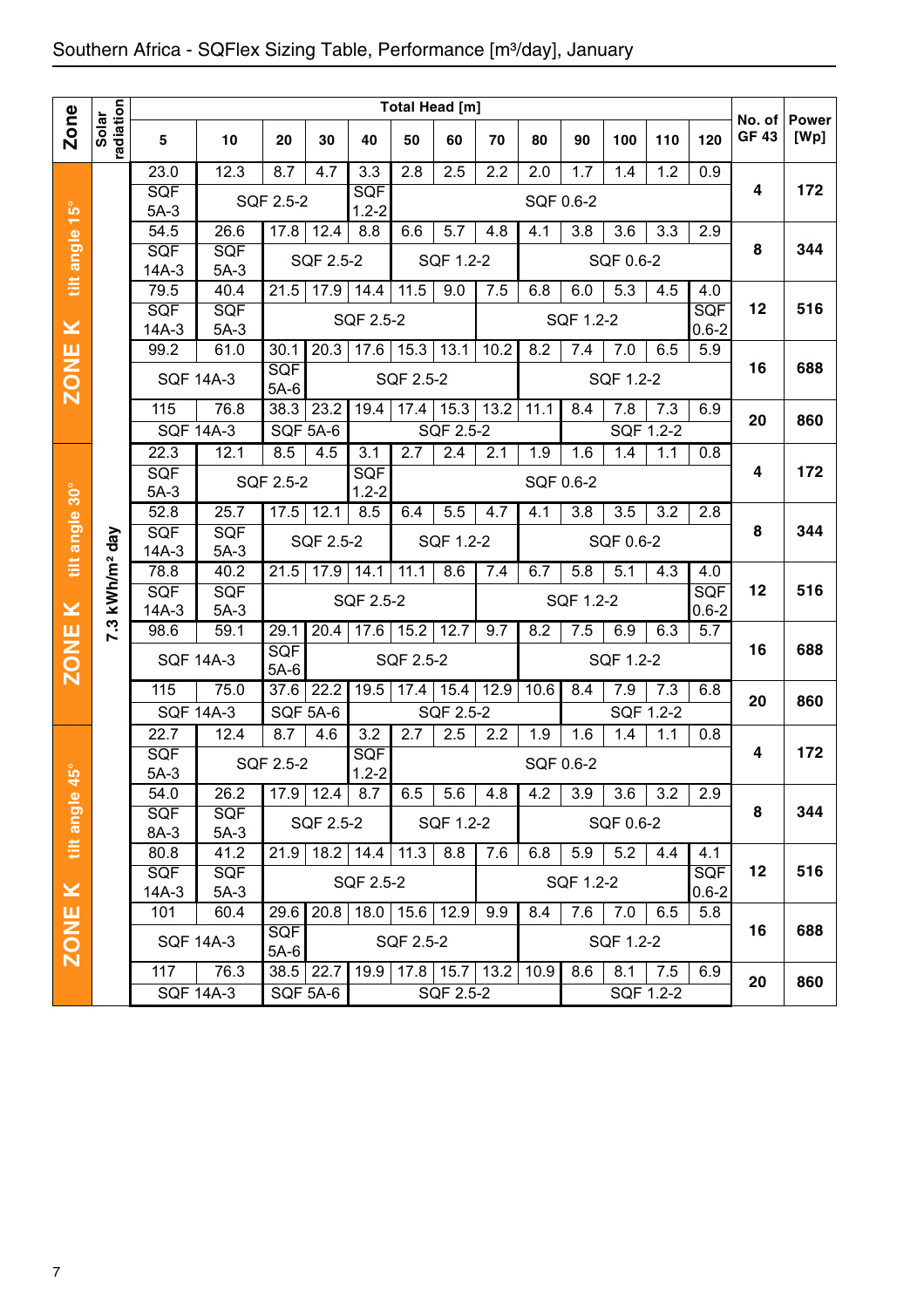|                |                        |                    |                          |                      |                 |                         |                   | <b>Total Head [m]</b> |           |           |           |                  |                  |                   |                        |                      |
|----------------|------------------------|--------------------|--------------------------|----------------------|-----------------|-------------------------|-------------------|-----------------------|-----------|-----------|-----------|------------------|------------------|-------------------|------------------------|----------------------|
| Zone           | radiation<br>Solar     | 5                  | 10                       | 20                   | 30              | 40                      | 50                | 60                    | 70        | 80        | 90        | 100              | 110              | 120               | No. of<br><b>GF 43</b> | <b>Power</b><br>[Wp] |
|                |                        | 25.4               | 13.1                     | 9.4                  | 5.3             | $\overline{3.6}$        | 3.0               | 2.7                   | 2.4       | 2.1       | 1.9       | 1.6              | 1.3              | 1.1               |                        |                      |
|                |                        | <b>SQF</b><br>8A-3 |                          | SQF 2.5-2            |                 | <b>SQF</b><br>$1.2 - 2$ |                   |                       |           | SQF 0.6-2 |           |                  |                  |                   | 4                      | 172                  |
|                |                        | $\overline{58.5}$  | 28.8                     | 18.5                 | 13.3            | 9.6                     | 7.1               | 6.2                   | 5.3       | 4.5       | 4.0       | 3.8              | 3.5              | 3.1               |                        |                      |
| tilt angle 15° |                        | SQF                | <b>SQF</b>               |                      | SQF 2.5-2       |                         |                   |                       | SQF 1.2-2 |           |           |                  | SQF 0.6-2        |                   | 8                      | 344                  |
|                |                        | $14A-3$<br>83.9    | $5A-3$<br>44.9           | 22.5                 | 18.5            | 15.4                    | 12.4              | 9.8                   | 7.8       | 7.2       | 6.5       | 5.7              | 4.9              | 4.2               |                        |                      |
|                |                        |                    |                          | <b>SQF</b>           |                 |                         |                   |                       |           |           |           |                  |                  |                   | 12                     | 516                  |
| ⊐              |                        |                    | <b>SQF 14A-3</b>         | $5A-6$               |                 | SQF 2.5-2               |                   |                       |           |           |           | SQF 1.2-2        |                  |                   |                        |                      |
| щ              |                        | 104                | 65.6                     | 32.4                 | 20.7            | 18.2                    | 16.1              | 13.9                  | 11.1      | 8.7       | 7.7       | 7.2              | 6.8              | 6.2               |                        |                      |
| ZON            |                        |                    | <b>SQF 14A-3</b>         | <b>SQF</b><br>$5A-6$ |                 |                         | SQF 2.5-2         |                       |           |           |           |                  | SQF 1.2-2        |                   | 16                     | 688                  |
|                |                        | 120                | 81.1                     | 40.8                 | 25.2            | 19.8                    | 17.9              | 15.9                  | 13.8      | 11.9      | 9.2       | 8.1              | 7.6              | 7.1               |                        | 860                  |
|                |                        |                    | <b>SQF 14A-3</b>         | SQF 5A-6             |                 |                         |                   | SQF 2.5-2             |           |           |           |                  | SQF 1.2-2        |                   | 20                     |                      |
|                |                        | 24.5               | 12.9                     | 9.2                  | 5.1             | 3.5                     | 2.9               | 2.6                   | 2.3       | 2.1       | 1.8       | 1.6              | 1.2              | 1.0               |                        |                      |
|                |                        | <b>SQF</b><br>8A-3 |                          | SQF 2.5-2            |                 | <b>SQF</b><br>$1.2 - 2$ |                   |                       |           | SQF 0.6-2 |           |                  |                  |                   | 4                      | 172                  |
|                |                        | 57.1               | 28.0                     | 18.4                 | 13.1            | 9.3                     | 6.9               | 6.0                   | 5.1       | 4.3       | 4.0       | 3.8              | 3.4              | 3.1               |                        |                      |
| tilt angle 30° |                        | <b>SQF</b>         | <b>SQF</b>               |                      | SQF 2.5-2       |                         |                   | SQF 1.2-2             |           |           |           |                  | SQF 0.6-2        |                   | 8                      | 344                  |
|                |                        | $14A-3$            | $5A-3$                   |                      |                 |                         |                   |                       |           |           |           |                  |                  |                   |                        |                      |
|                | kWh/m <sup>2</sup> day | 83.4               | 43.4                     | 22.0                 | 18.6            | 15.2                    | 12.1              | 9.5                   | 7.8       | 7.1       | 6.3       | 5.6              | 4.8              | 4.1<br><b>SQF</b> | 12                     | 516                  |
| 山              |                        |                    | <b>SQF 14A-3</b>         |                      |                 | SQF 2.5-2               |                   |                       |           |           | SQF 1.2-2 |                  |                  | $0.6 - 2$         |                        |                      |
|                | <b>P.9</b>             | 103                | 64.1                     | 31.5                 | 20.8            | 18.2                    | 16.0              | 13.7                  | 10.8      | 8.5       | 7.8       | 7.2              | 6.7              | 6.1               | 16                     | 688                  |
| <b>ZONE</b>    |                        |                    | <b>SQF 14A-3</b>         | <b>SQF</b><br>$5A-6$ |                 |                         | SQF 2.5-2         |                       |           |           |           | SQF 1.2-2        |                  |                   |                        |                      |
|                |                        | 119                | 79.8                     | 40.3                 | 24.5            | 19.9                    | 18.0              | 15.9                  | 13.7      | 11.7      | 8.9       | 8.2              | 7.6              | 7.1               | 20                     | 860                  |
|                |                        |                    | <b>SQF 14A-3</b>         | SQF 5A-6             |                 |                         |                   | <b>SQF 2.5-2</b>      |           |           |           |                  | SQF 1.2-2        |                   |                        |                      |
|                |                        | 25.2               | 13.3                     | 9.5                  | 5.2             | 3.6                     | 2.9               | 2.7                   | 2.4       | 2.1       | 1.9       | 1.6              | 1.3              | 1.0               |                        |                      |
| $45^{\circ}$   |                        | <b>SQF</b><br>8A-3 |                          | SQF 2.5-2            |                 | <b>SQF</b><br>$1.2 - 2$ |                   |                       |           | SQF 0.6-2 |           |                  |                  |                   | 4                      | 172                  |
|                |                        | 58.4               | 28.6                     |                      | $18.8$ 13.4 9.5 |                         | 7.1               | 6.1                   | 5.2       | 4.4       | 4.1       | 3.9              | $\overline{3.5}$ | $\overline{3.1}$  |                        |                      |
| tilt angle     |                        |                    |                          |                      |                 |                         |                   |                       |           |           |           |                  |                  | 8                 | 344                    |                      |
|                |                        | <b>SQF</b>         | <b>SQF</b>               |                      | SQF 2.5-2       |                         |                   |                       | SQF 1.2-2 |           |           |                  | SQF 0.6-2        |                   |                        |                      |
|                |                        | $14A-3$<br>85.6    | $5A-3$<br>44.7           | 22.4                 | 18.9            | 15.6                    | 12.3              | 9.8                   | 8.1       | 7.3       | 6.5       | 5.7              | 4.9              | 4.2               |                        |                      |
|                |                        |                    | <b>SQF 14A-3</b>         |                      |                 | SQF 2.5-2               |                   |                       |           |           | SQF 1.2-2 |                  |                  | <b>SQF</b>        | $12 \,$                | 516                  |
| ⊐              |                        |                    |                          |                      |                 |                         |                   |                       |           |           |           |                  |                  | $0.6 - 2$         |                        |                      |
|                |                        | 106                | 65.5                     | 32.3<br><b>SQF</b>   | 21.2            |                         | 18.6 16.4 13.9    |                       | 11.0      | 8.7       | 8.0       | 7.4              | 6.8              | 6.3               | 16                     | 688                  |
| <b>ZONE</b>    |                        | 122                | <b>SQF 14A-3</b><br>81.5 | $5A-6$               | $41.4$ 25.1     | 20.2                    | SQF 2.5-2<br>18.4 | $16.3$ 13.9           |           | 11.9      | 9.2       | SQF 1.2-2<br>8.4 | 7.8              | 7.2               |                        |                      |